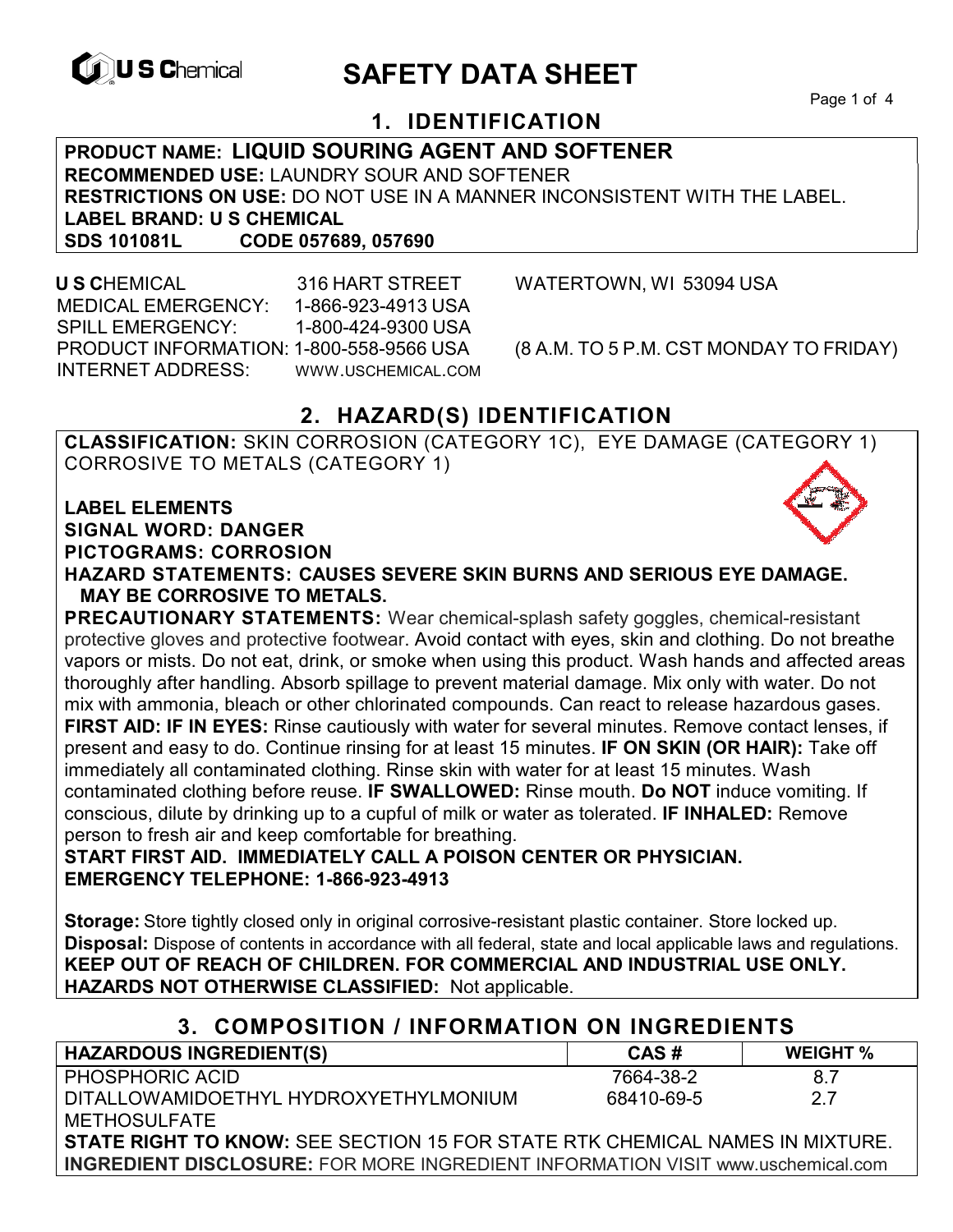## **4. FIRST-AID MEASURES** Page 2 of 4

**IF IN EYES:** RINSE CAUTIOUSLY WITH WATER FOR SEVERAL MINUTES. REMOVE CONTACT LENSES, IF PRESENT AND EASY TO DO. CONTINUE RINSING FOR AT LEAST 15 MINUTES. **IF ON SKIN (OR HAIR):** TAKE OFF IMMEDIATELY ALL CONTAMINATED CLOTHING. RINSE SKIN WITH WATER FOR AT LEAST 15 MINUTES. WASH CONTAMINATED CLOTHING BEFORE REUSE. **IF SWALLOWED:** RINSE MOUTH. **Do NOT** INDUCE VOMITING. IF CONSCIOUS, DILUTE BY DRINKING UP TO A CUPFUL OF MILK OR WATER AS TOLERATED. **IF INHALED:** REMOVE PERSON TO FRESH AIR AND KEEP COMFORTABLE FOR BREATHING. **START FIRST AID. IMMEDIATELY CALL A POISON CENTER OR PHYSICIAN. EMERGENCY TELEPHONE: 1-866-923-4913**

**MOST IMPORTANT SYMPTOMS / EFFECTS:** CAUSES SEVERE SKIN BURNS AND SERIOUS EYE DAMAGE. MAY CAUSE BLINDNESS WITHOUT IMMEDIATE FIRST AID. HARMFUL IF SWALLOWED. CAUSES BURNS AND SERIOUS DAMAGE TO MOUTH, THROAT AND STOMACH. CORROSIVE TO ALL BODY TISSUES.

**MEDICAL CONDITIONS AGGRAVATED:** NONE KNOWN.

**NOTE TO PHYSICIAN:** CALL 1-866-923-4913 FOR EXPOSURE MANAGEMENT ASSISTANCE.

# **5. FIRE-FIGHTING MEASURES**

**CHEMICAL HAZARDS:** CORROSIVE. NON-FLAMMABLE. **COMBUSTION PRODUCT HAZARDS:** OXIDES OF CARBON AND OTHER FUMES. **METHODS:** SELECT EXTINGUISHER AND METHODS BASED ON FIRE SIZE AND TYPE. **EQUIPMENT:** WEAR SCBA AND FULL PROTECTIVE GEAR AS CONDITIONS WARRANT. **NFPA RATING:** HEALTH-3/FLAMMABILITY-0/ INSTABILITY-0/SPECIAL HAZARD-N.AP. **SUITABLE EXTINGUISHERS:** WATER, DRY CHEMICAL, CO2 OR FOAM SUITABLE FOR FIRE. **UNSUITABLE EXTINGUISHERS:** NO RESTRICTIONS BASED ON CHEMICAL HAZARDS.

# **6. ACCIDENTAL RELEASE MEASURES**

**PERSONAL PRECAUTIONS:** EVACUATE UNPROTECTED PERSONNEL FROM AREA. WEAR PERSONAL PROTECTION INCLUDING RUBBER BOOTS. SEE SECTION 8. VENTILATE AREA IF NEEDED. BE CAREFUL NOT TO SLIP. WASH THOROUGHLY AFTER CLEAN-UP. **ENVIRONMENTAL PRECAUTIONS:** PREVENT SPILL FROM ENTERING DRAIN, STORM SEWER OR SURFACE WATERWAY. PREVENT WATER AND SOIL CONTAMINATION. **CLEAN-UP METHODS:** SMALL SPILLS MAY BE WIPED UP AND RINSED WITH WATER. FOR LARGER SPILLS, DIKE TO CONTAIN. PUMP TO LABELED CONTAINER OR ABSORB SPILLAGE AND SCOOP UP WITH INERT ABSORBENT MATERIAL. AFTER SPILL COLLECTION, RINSE AREA WITH WATER AND FOLLOW WITH NORMAL CLEAN-UP PROCEDURES.

# **7. HANDLING AND STORAGE**

**HANDLING:** FOLLOW ALL LABEL DIRECTIONS. INSTRUCT PERSONNEL ABOUT PROPER USE, HAZARDS, PRECAUTIONS, AND FIRST AID MEASURES. AVOID INHALATION, INGESTION, AND CONTACT WITH SKIN, EYES AND CLOTHING. DO NOT TASTE OR SWALLOW. REMOVE AND WASH CONTAMINATED CLOTHING AND FOOTWEAR BEFORE REUSE. PRODUCT RESIDUE MAY REMAIN IN EMPTY CONTAINERS. HANDLE CAREFULLY TO AVOID DAMAGING CONTAINER.

**STORAGE:** STORE TIGHTLY CLOSED ONLY IN ORIGINAL CORROSIVE-RESISTANT PLASTIC CONTAINER. STORE LOCKED UP. STORE AT AMBIENT TEMPERATURES IN A DRY AREA OUT OF DIRECT SUNLIGHT. PROTECT FROM FREEZING. ROTATE STOCK REGULARLY. KEEP AWAY FROM FOOD AND DRINK. KEEP OUT OF REACH OF CHILDREN.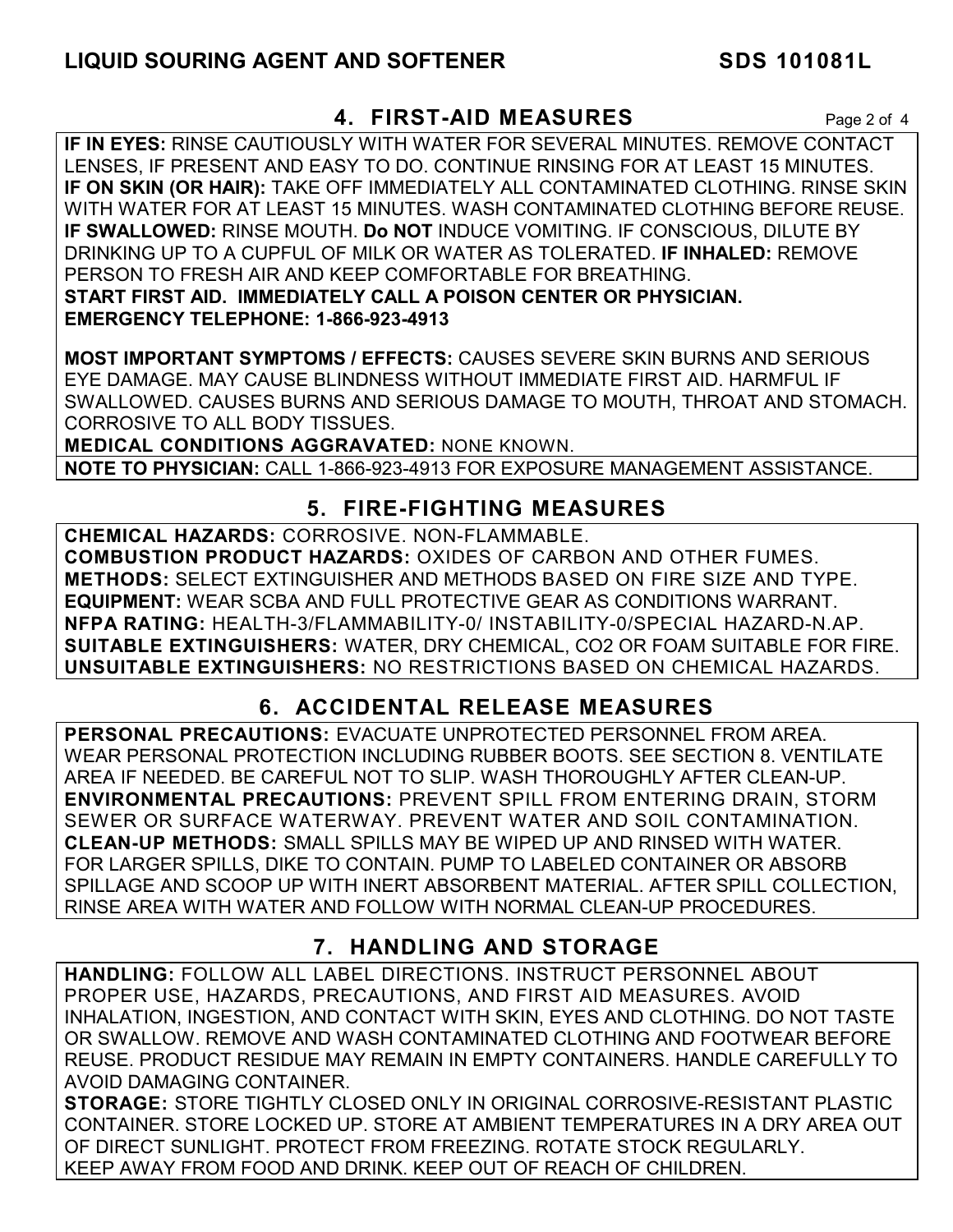## **LIQUID SOURING AGENT AND SOFTENER SDS 101081L 8. EXPOSURE CONTROLS / PERSONAL PROTECTION** Page 3 of 4

#### **EXPOSURE LIMITS:**

PHOSPHORIC ACID = 1 MG/M3 TWA, 3 MG/M3 STEL (ACGIH), 1 MG/M3 TWA (OSHA) DITALLOWAMIDOETHYL HYDROXYETHYLMONIUM METHOSULFATE = NONE **ENGINEERING CONTROLS:** GENERAL ROOM VENTILATION IS TYPICALLY ADEQUATE.

#### **PERSONAL PROTECTION**

**EYES:** CHEMICAL-SPLASH SAFETY GOGGLES.

**HANDS:** CHEMICAL-RESISTANT PROTECTIVE GLOVES (NITRILE, NEOPRENE OR RUBBER). **RESPIRATORY:** NIOSH/MSHA CERTIFIED RESPIRATOR IF EXPOSURE LIMITS ARE EXCEEDED. **FEET:** PROTECTIVE FOOTWEAR.

**BODY:** SUITABLE PROTECTIVE CLOTHING.

**HYGIENE MEASURES:** HANDLE IN ACCORDANCE WITH GOOD INDUSTRIAL HYGIENE AND SAFETY PRACTICE. TAKE OFF IMMEDIATELY ALL CONTAMINATED CLOTHING AND WASH IT BEFORE REUSE. WASH HANDS AND AFFECTED AREAS THOROUGHLY AFTER HANDLING. PROVIDE SUITABLE FACILITIES FOR QUICK DRENCHING OR FLUSHING OF THE EYES AND BODY IN CASE OF CONTACT OR SPLASH HAZARD.

### **9. PHYSICAL AND CHEMICAL PROPERTIES**

| <b>APPEARANCE: OPAQUE PINK LIQUID</b>     | <b>AUTO-IGNITION TEMPERATURE: N.AV.</b>    |
|-------------------------------------------|--------------------------------------------|
| <b>ODOR: FRESH FLORAL</b>                 | <b>DECOMPOSITION TEMPERATURE: N.AV.</b>    |
| <b>pH CONCENTRATE: BELOW 2.0 (ACIDIC)</b> | <b>EXPLOSIVE LIMITS (LEL/UEL): NONE</b>    |
| pH READY-TO-USE: N.AP.                    | <b>EVAPORATION RATE: N.AV.</b>             |
| pH @ USE DILUTION: N.AV.                  | FLAMMABILITY (SOLID, GAS): N.AP.           |
| <b>PHYSICAL STATE: LIQUID</b>             | <b>FLASH POINT: NONE</b>                   |
| <b>RELATIVE DENSITY (WATER): 1.040</b>    | INITIAL BOILING POINT/RANGE: N.AV.         |
| <b>SOLUBILITY (WATER): MODERATE</b>       | <b>MELTING POINT/FREEZING POINT: N.AV.</b> |
| VAPOR PRESSURE: N.AV.                     | <b>ODOR THRESHOLD: N.AV.</b>               |
| <b>VAPOR DENSITY: N. AV.</b>              | PARTITION COEFF. (N-OCTANOL/WATER): N.AV   |
| <b>VISCOSITY: NON-VISCOUS</b>             | <b>OTHER: N.AV.</b>                        |

## **10. STABILITY AND REACTIVITY**

**REACTIVITY:** MIXING WITH INCOMPATIBLES CAN RELEASE HEAT + HAZARDOUS GASES. **CHEMICAL STABILITY:** STABLE.

**POSSIBILITY OF HAZARDOUS REACTIONS:** SEE REACTIVITY. WILL NOT POLYMERIZE. **CONDITIONS TO AVOID:** TEMPERATURES BELOW 35°F (1.6°C) OR ABOVE 120°F (49°C). **MATERIALS TO AVOID:** BLEACH, METAL AND OTHER CLEANERS. MIX ONLY WITH WATER. **HAZARDOUS DECOMPOSITION PRODUCTS:** NONE UNDER NORMAL CONDITIONS.

# **11. TOXICOLOGICAL INFORMATION**

**ROUTES OF EXPOSURE:** EYES, SKIN, INGESTION, INHALATION. **INFORMATION ON ROUTES OF EXPOSURE:** NO LC50/LD50 TEST DATA ON MIXTURE. **ACUTE EFFECTS /SYMPTOMS**: CORROSIVE TO ALL BODY TISSUES.  **EYES:** CAUSES SERIOUS EYE DAMAGE. MAY CAUSE PAIN, REDNESS AND WATERING. **SKIN: CAUSES SEVERE SKIN BURNS. MAY CAUSE DELAYED PAIN, REDNESS AND BLISTERING. INGESTION:** CAUSES BURNS AND SERIOUS DAMAGE TO MOUTH, THROAT AND STOMACH. **INHALATION:** MAY CAUSE CORROSIVE EFFECTS TO NOSE, THROAT, AND RESPIRATORY SYSTEM. **CHRONIC / OTHER EFFECTS:** NO REPORTABLE GERM CELL MUTAGENS, SKIN SENSITIZERS, RESPIRATORY SENSITIZERS, REPRODUCTIVE TOXINS OR ASPIRATION HAZARDS. **SPECIFIC TARGET ORGANS (SINGLE/REPEATED):** NONE KNOWN. **NUMERICAL MEASURES OF TOXICITY:** ATEmix (ORAL-RAT) = ABOVE 2000 MG / KG **CARCINOGENS:** NO REPORTABLE ACGIH, IARC, NTP, OR OSHA CARCINOGENS.